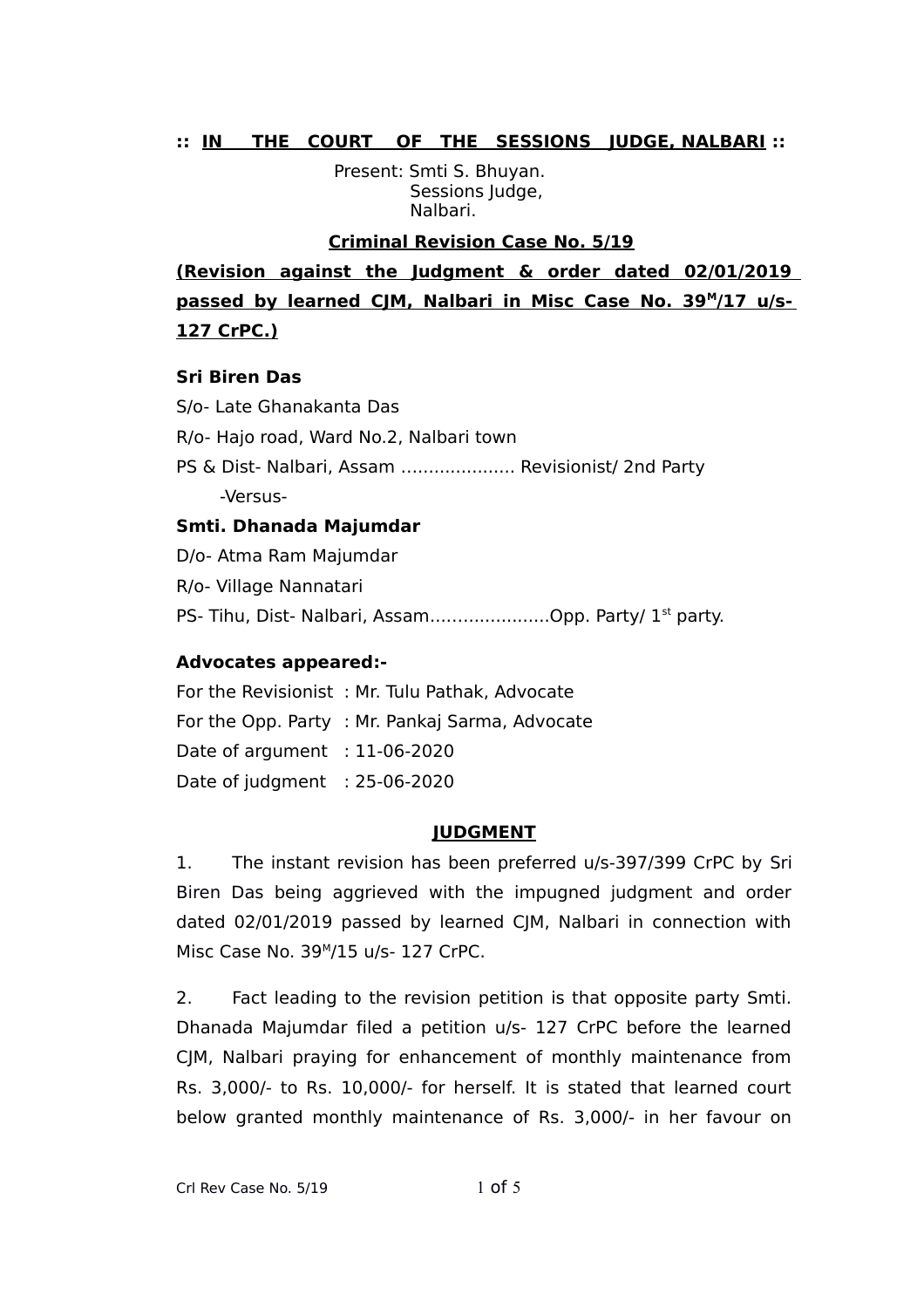05/02/2015 in Misc Case No. 17<sup>M</sup>/14 u/s- 127 CrPC and she has been receiving the same. She has been suffering from chronic anemia, she suffered from hardship to buy her medicines and sometimes she became severely unwell due to the said disease and she needs to deploy worker on payment to carry out her household works. It is further contended that monthly maintenance of Rs.3000/- was granted in her favour in the year 2015 and now the price and cost of every essential commodities has been raised. She does not have any earning source. Now, 2<sup>nd</sup> party's earning has increased, 2<sup>nd</sup> party got revised pay commission salary in 2017 and at present 2<sup>nd</sup> party's gross salary is 43,935/- and net salary is Rs. 40,527/-,  $2<sup>nd</sup>$  party does not have to look after any other family members and prays for enhancement of monthly maintenance allowance.

3. On receipt of the petition, learned CJM, Nalbari registered a case vide Misc Case No. 39<sup>M</sup>/15 u/s- 127 CrPC and issued notice to the 2<sup>nd</sup> party. After receiving the notice  $2<sup>nd</sup>$  party submitted W/S where he admitted that 1st party is his divorced wife. It is stated that he is paying the earlier monthly maintenance to the  $1<sup>st</sup>$  party regularly,  $1<sup>st</sup>$ party is running a shop of mobile recharge and photostate etc at Guwahati and she has earning source of her own, he got only a minimal increment in his salary after 2015, he has to look after his ailing elder brother and family of his elder brother, he has to look after his unmarried brother and sister, he is suffering from blood pressure, HTN, DM, CAB and neurological problem for which he has to bear a huge amount of money for his treatment and it is not possible on his part to pay more amount than earlier. It is further stated that  $1<sup>st</sup>$  party has married another person after divorce with him and prays for dismissal of the petition filed by  $1<sup>st</sup>$  party.

 $4<sub>1</sub>$  $1<sup>st</sup>$  party to establish her case adduced her evidence as PW-1 and exhibited one salary slip of the  $2^{nd}$  party as Ext-1.  $2^{nd}$  party adduced evidence of himself as DW-1 in support of his claim. Learned trial court after recording evidences of both the parties, hearing learned counsel for both the parties delivered judgment granting

Crl Rev Case No.  $5/19$  2 of 5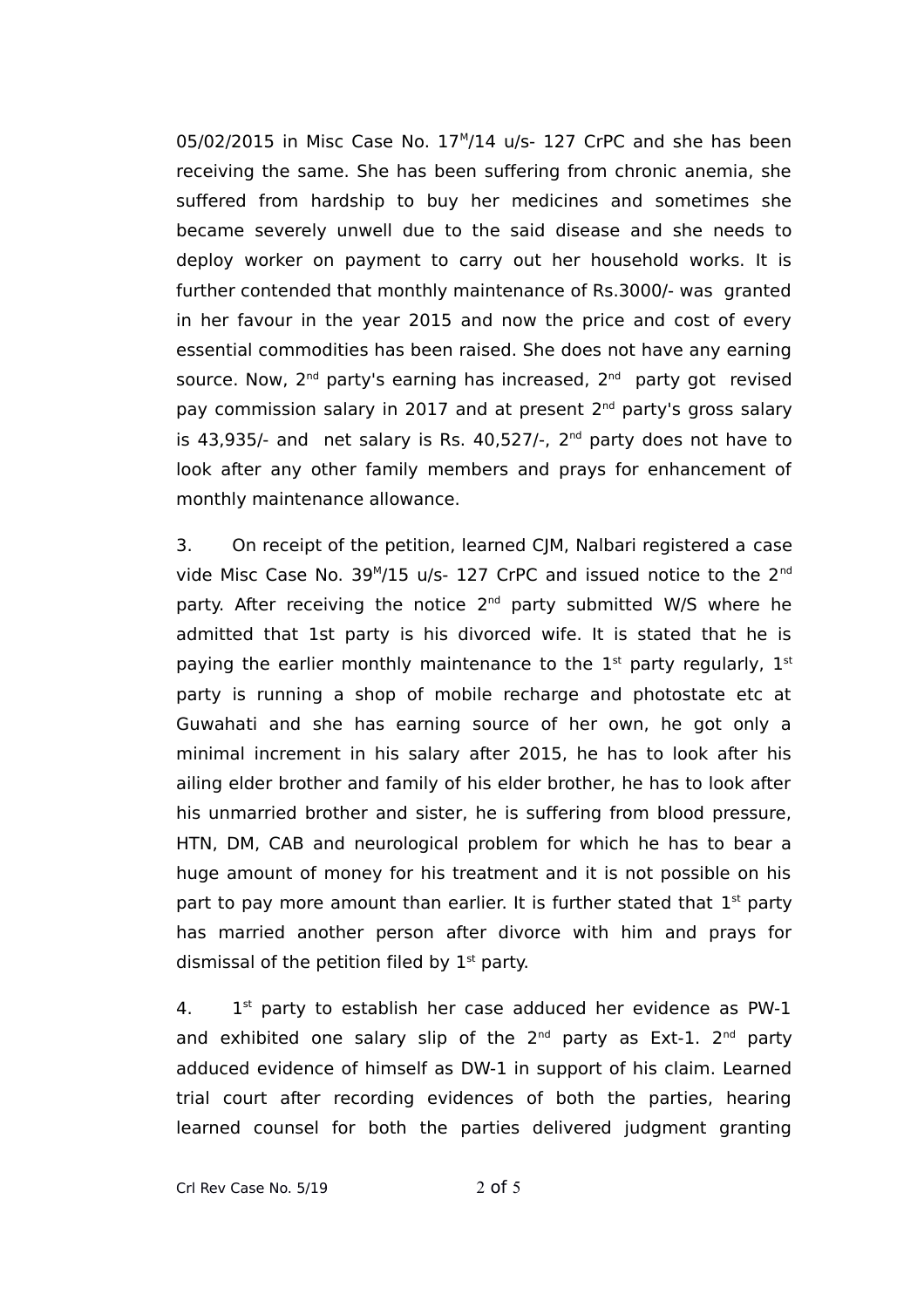enhanced maintenance allowance in favour of the  $1<sup>st</sup>$  party  $@$ Rs.5,000/- per month from the date of passing of the order by learned trial court.

5. None appeared for the opposite party. I have heard learned counsel for the revisionist in the virtual court and scrutinized the revision petition and trial court case record to arrive at a just decision.

# **6. Points for determination**

i) Whether learned trial court rightly enhanced the monthly maintenance in favour of the  $1<sup>st</sup>$  party of the proceeding u/s- 127 CrPC and whether the quantum of maintenance is excessive?

7. Learned revisionist counsel made submission that impugned order passed by the learned trial court is erroneous in both law and facts, learned trial court has not considered the present financial liability of the revisionist while passing the impugned order. Price hike of essential commodities is a routine fact of the society and it shall not be treated as change of circumstance. Revisionist himself is a ailing person, he has to bear cost of his treatment, he has to maintain family of his elder brother and his unmarried brother and sisters and prays for setting aside the impugned order passed by the learned trial court.

8. In support of the pleading  $1<sup>st</sup>$  party adduced her evidence as PW-1. PW-1 in her evidence stated that she has been receiving monthly maintenance of Rs. 3,000/- since 2015 as granted in her favor in Misc Case No. 17<sup>M</sup>/14 u/s- 127 CrPC. She has no earning source since 2014, she is facing hardship to maintain living hood with the amount of Rs. 3,000/. 2<sup>nd</sup> party is an able bodied person and his income has been raised and she exhibited salary slip of the  $2<sup>nd</sup>$  party for the month of January, 2018 as Ext-1. In cross she stated that 2<sup>nd</sup> party has elder brother and two sons of his elder brother got married. She denied all the suggestion put by the 2<sup>nd</sup> party.

 $\mathbf{q}$ .  $2^{nd}$  party in his evidence stated that  $1^{st}$  party is his wife and now they are divorced. He has been paying monthly maintenance of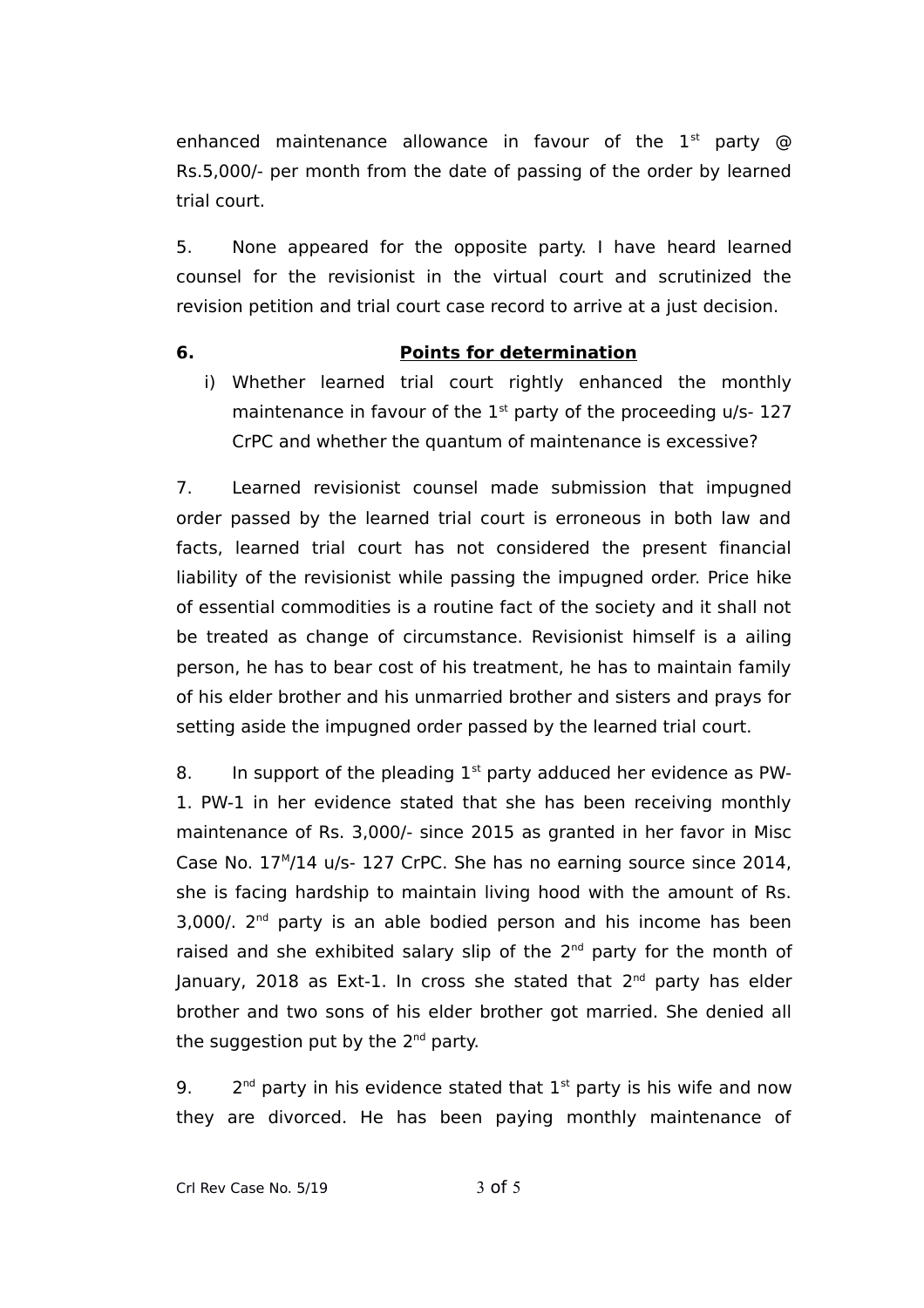Rs.3000/- regularly to the  $1<sup>st</sup>$  party in Misc Case No. 2<sup>M</sup>/04. His family consists of 8 members and he has to look after his family and family of his deceased brother.  $1<sup>st</sup>$  party has a stationary shop at Ganeshguri, Guwahati. He has not married after divorce. He is a diabetic and nerve disease patient and he has to bear Rs.3000- 4000/- per month for his own treatment. Parents of  $1<sup>st</sup>$  party are pensioner and they have cultivable land. In cross he stated that order of monthly maintenance in favor of the  $1<sup>st</sup>$  party has been granted by the learned trial court in the year 2015. His present net salary is Rs. 37,659/-. All the children of his deceased brothers are major. He did not marry again after divorce with 1<sup>st</sup> party and he has no liability of his own. He denied all the suggestion put by the  $1<sup>st</sup>$  party.

10. From the statement of the petition filed by  $1<sup>st</sup>$  party, W/S and evidence of both the parties it is seen that learned trial court has granted monthly maintenance of Rs. 3,000/- in Misc Case No. 17<sup>M</sup>/14 in the year 2015. On perusal of Ext-1 salary statement of 2<sup>nd</sup> party for the month of January, 2018 it transpires that  $2<sup>nd</sup>$  party is receiving net salary of Rs. 37,659/- per month and the same has been admitted by the 2<sup>nd</sup> party. Though 2<sup>nd</sup> party claimed that 1st party has her own income source from a stationary shop, yet he failed to establish his claim. 2<sup>nd</sup> party also admitted that he is an able bodied person and he did not enter into second marriage after divorce with  $1<sup>st</sup>$  party.  $1<sup>st</sup>$  party being a government employee, his monthly salary also increased after the 7<sup>th</sup> pay commission and after 7<sup>th</sup> pay commission 2<sup>nd</sup> party is drawing higher salary than he drawn in the year 2015. These facts show change of situation and circumstances, increase of monthly income of the  $2^{nd}$  party after the  $7<sup>th</sup>$  pay commission. Net salary of the  $2^{nd}$  party pointed that he is able to pay more than Rs. 3,000/- to the  $1^{st}$ party so that  $1<sup>st</sup>$  party can maintain her standard of living with dignity and minimum comfort and therefore, enhancement of monthly maintenance allowance is quite justified and reasonable to ease out the living hood of the  $1<sup>st</sup>$  party.